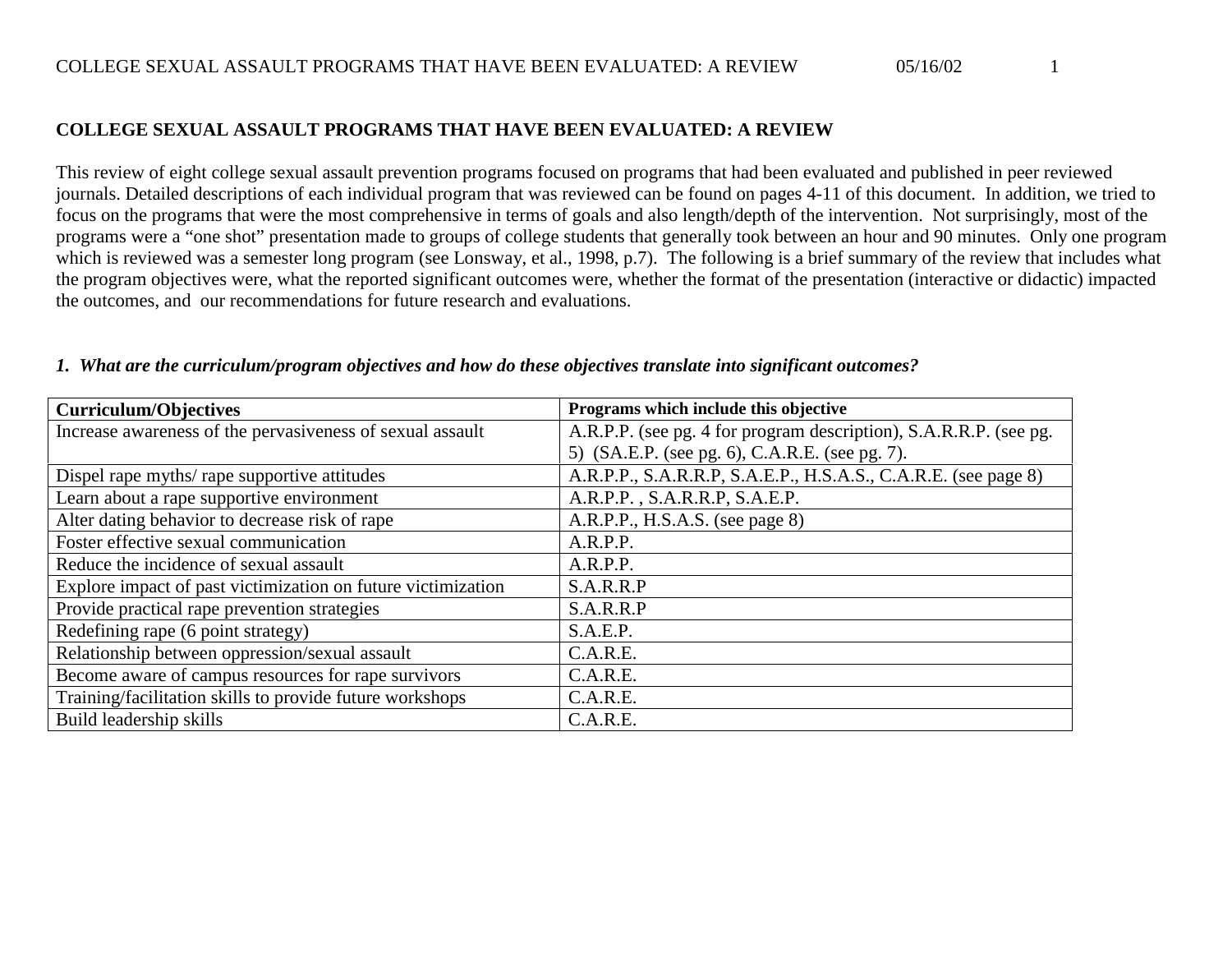| <b>Significant outcomes</b>                                   | Programs which report this outcome |
|---------------------------------------------------------------|------------------------------------|
| Increase awareness/knowledge of the pervasiveness of sexual   | A.R.P.P., S.A.E.P., C.A.R.E.       |
| assault                                                       |                                    |
| Reduced incidence of sexual assault among women who had not   | A.R.P.P.                           |
| been previously victimized                                    |                                    |
| Alter dating behavior to decrease risk of rape                | A.R.P.P., H.S.A.S., C.A.R.E.       |
| Women with histories of sexual victimization report more risk | S.A.R.R.P                          |
| related behaviors                                             |                                    |
| Decrease in acceptance of rape myths                          | H.S.A.S., C.A.R.E.                 |

As can be seen by comparing the two charts (objectives and reported significant outcomes) there are many more program objectives than there are significant outcomes. Why aren't these programs finding significant changes in program participants' knowledge, attitudes and reported behavior? It appears that one of the issues may be the depth of the intervention and the short time that presenters have to interact with the college student participants. For example, one study (S.A.E.P.—a 90 minute program) showed that there were no significant decreases in sexual assault during the 7 month follow up. On the other hand, the C.A.R.E. program, which ran for an entire semester demonstrated that participants were less accepting of rape myths than the control group 2 years after they had participated in this program. A question that program creators and program evaluators need to consider is whether a 60 or 90 minute presentation, no matter how interesting, can have a lasting impact on a participant's behavior surrounding dating violence/sexual assault?

#### **Did the method of information dissemination make a difference in how college student's perceived the program?**

Three of the studies which were reviewed (Anderson, Stoelb, Duggan, Hieger, Kling, & Payne, 1998; Heppner, Humphrey, Hilldebarnd-Gunn, & De Bord, 1995; Heppner, Neville, Smith, Kivlinghan, & Gershuny, 1999) looked at whether there were differences between video/movie type presentations and more interactive programs. The results were as follows..

• An **interactive drama** (where actors and the audience interact after the portrayal of a rape situation) when compared to a **didactic** video intervention, was more positively perceived by the audience and resulted in more issue-relevant thinking. In addition, participants in the interactive drama were more able to identify consent vs. coercion. However, the interactive drama did not lead to lasting attitudinal changes among participants (Heppner, Humphrey, Hilldebarnd-Gunn, & De Bord, 1995).

• Another study used three ways to present information about sexual assault to college students which included the following: a **cognitive change module**, an **affective change module**, and a **behavioral change module** (Heppner, Neville, Smith, Kivlinghan, & Gershuny, 1999). The focus of this intervention was looking at whether the inclusion of "**culturally relevant**" materials in the intervention differed from a "colorblind" condition.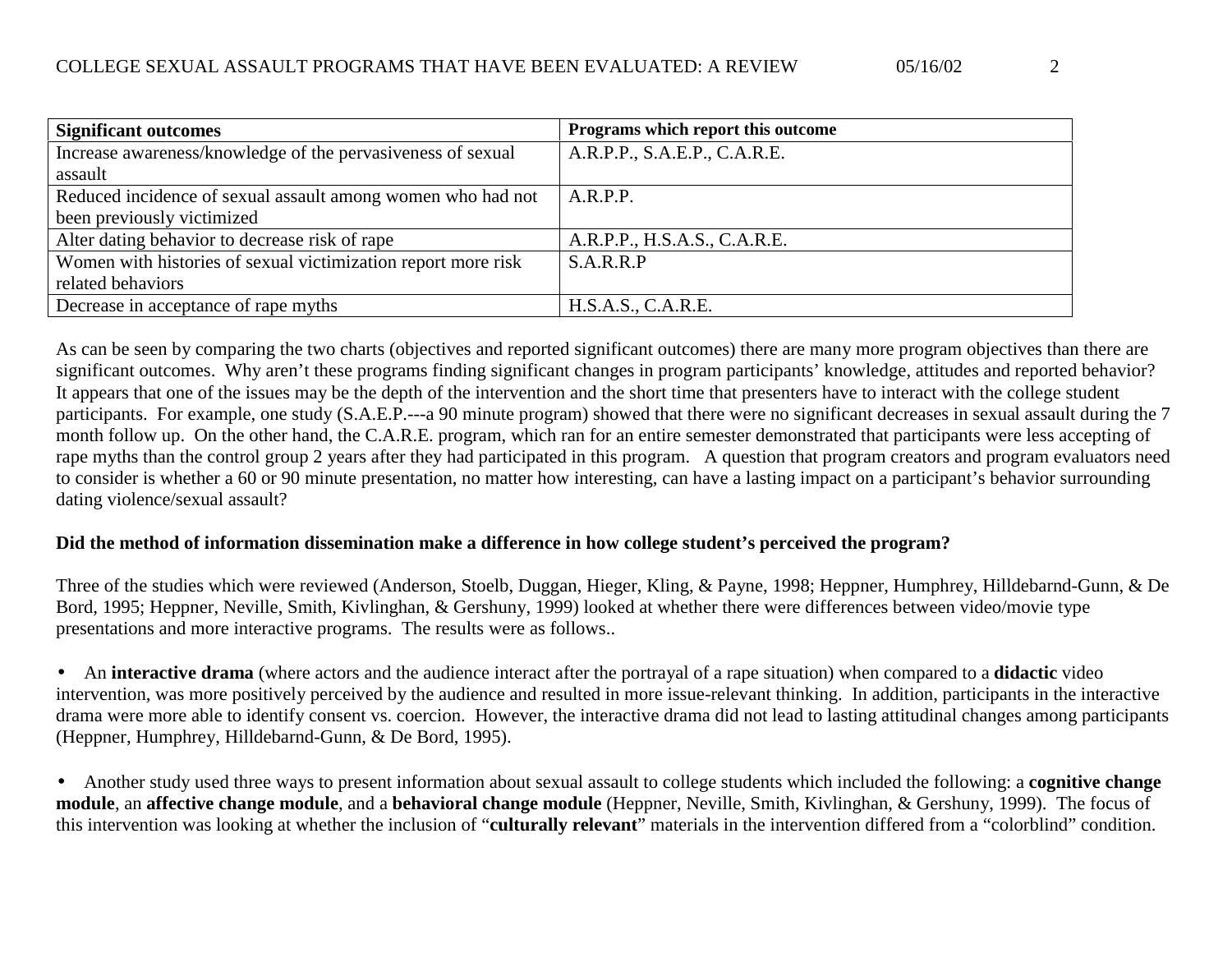- Racial/ethnic minorities found the culturally relevant interventions more relevant and reported being more engaged.
- •A group of men showed a significant decrease in rape supportive attitudes up to five months after the program was completed.
- • Another group showed a significant decrease in rape supportive attitudes immediately following the intervention, but these attitudes rebounded to pre intervention levels after five months.
- •Appears that there is a rebound pattern for some, but not all, participants.
- Black men who were part of the "culturally relevant" group reported being more engaged that those in the colorblind condition.

• Another study (Anderson, Stoelb, Duggan, Hieger, Kling, & Payne, 1998) compared the effectiveness of a sexual assault prevention that used a **video intervention** (1 hour video followed by discussion) with an intervention which used a **talk show format**.

- Both interventions decreased rape supportive attitudes
- No significant differences in attitude change between the video and talk show formats.

#### **Recommendations**:

1) Similar to other relationship violence intervention/ prevention programs (e.g., dating violence), college sexual assault programs appear to be more effective in bringing about meaningful change over time if they are comprehensive (e.g., are more than just a one hour educational session). As an example please refer to Lonsway et al., 1998, pg. 7.

2) As can be seen in comparing the program objectives with the reported significant outcomes, there were far less significant outcomes than objectives. One reason may be the "one shot" nature of these programs which doesn't appear to support lasting attitudinal or behavioral change. Future research should look at what program components are necessary to bring about lasting attitudinal and behavioral change, especially with regards to the comprehensiveness of the program.

3) The majority of these studies were conducted on student populations who were predominantly White (for an exception please refer to Heppener, et al., 1999, p. 10). The Heppener, et al., 1999 study highlights the importance that programs include culturally relevant material and that these evaluations include more students from racial/ethnic minority backgrounds.

4) A common issue with dating/relationship violence prevention programs appears to be the program developers evaluating their own program. It is important that impartial "outside" evaluators are utilized (who are not invested in the program's success) in order to report both significant and nonsignificant findings…and learn more about why the program was successful in some areas and not in other areas.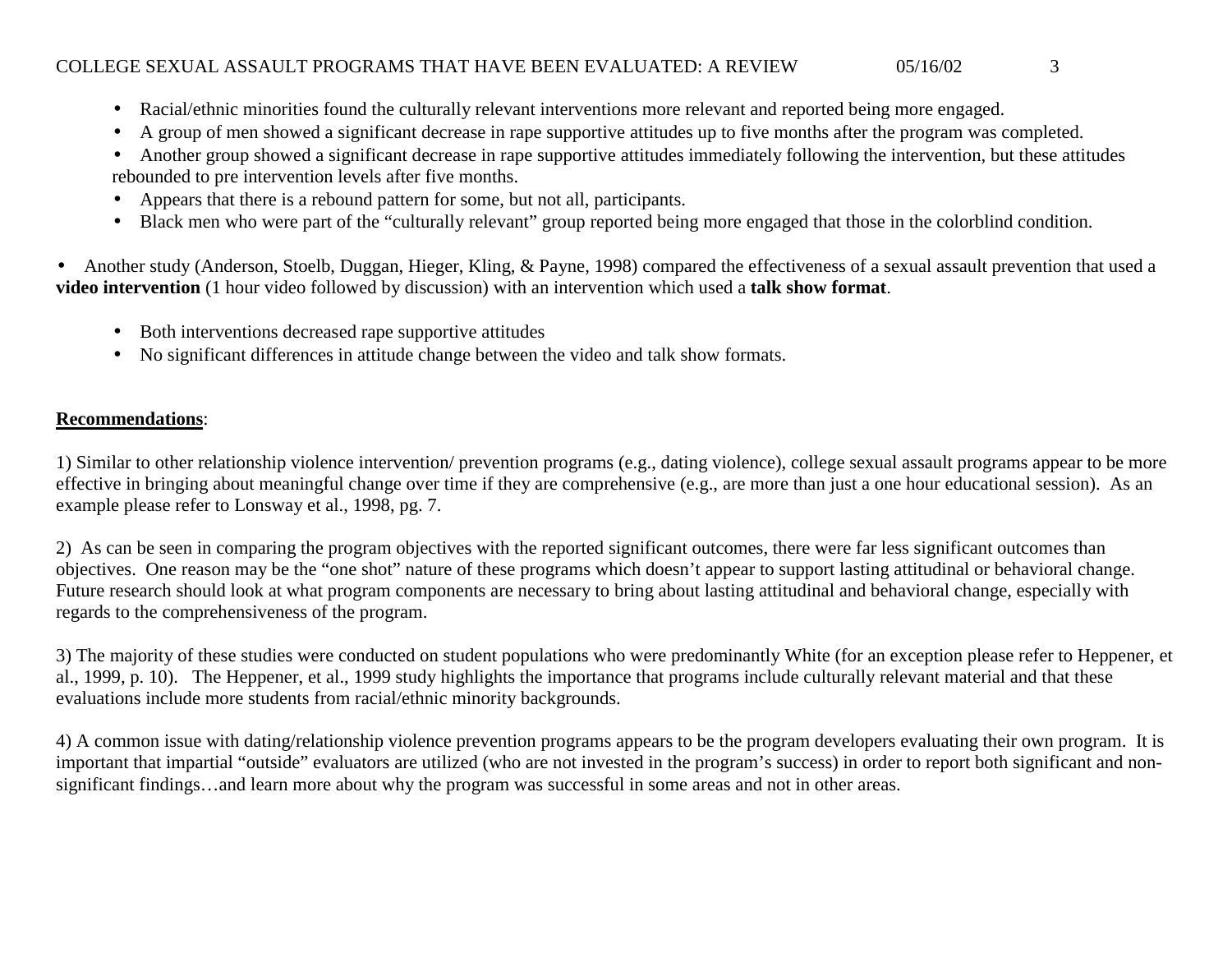5) The results from the studies which looked at the presentation format would suggest that the most effective rape/sexual assault prevention programs should make sure that they have culturally relevant material and that having something which is interactive (discussion format) is more effective than a didactic presentation where only information is provided without any meaningful discussion.

| Program and                                                                                                                             | <b>Brief description of Program</b>                                                                                                                                                                                                                                                                                                                                                                                                                                                                                                                                                                                                                                                                                            | Research Study(ies)                                                                                                                                                           | Methods/subjects of evaluation                                                                                                                                                                                                                                                                                                                                                                                 | Reported results/outcomes                                                                                                                                                                                                                                                                                                                                                                                       |
|-----------------------------------------------------------------------------------------------------------------------------------------|--------------------------------------------------------------------------------------------------------------------------------------------------------------------------------------------------------------------------------------------------------------------------------------------------------------------------------------------------------------------------------------------------------------------------------------------------------------------------------------------------------------------------------------------------------------------------------------------------------------------------------------------------------------------------------------------------------------------------------|-------------------------------------------------------------------------------------------------------------------------------------------------------------------------------|----------------------------------------------------------------------------------------------------------------------------------------------------------------------------------------------------------------------------------------------------------------------------------------------------------------------------------------------------------------------------------------------------------------|-----------------------------------------------------------------------------------------------------------------------------------------------------------------------------------------------------------------------------------------------------------------------------------------------------------------------------------------------------------------------------------------------------------------|
| Evaluator.                                                                                                                              | <i><b>Objectives</b></i>                                                                                                                                                                                                                                                                                                                                                                                                                                                                                                                                                                                                                                                                                                       |                                                                                                                                                                               |                                                                                                                                                                                                                                                                                                                                                                                                                |                                                                                                                                                                                                                                                                                                                                                                                                                 |
| Acquaintance<br>Rape<br><b>Prevention</b><br>Program<br>(A.R.P.P)<br>Evaluated by:<br>Kimberly<br>Hanson and<br><b>Christine Gidycz</b> | <b>Program objectives:</b><br>increase participants' awareness<br>of the pervasiveness of sexual<br>assault<br>dispel common myths about rape<br>$\bullet$<br>discuss what a "rape-supportive"<br>$\bullet$<br>environment is<br>rape prevention education<br>$\bullet$<br>alter dating behaviors to prevent<br>acquaintance rape<br>foster effective sexual<br>communication<br>reduce the incidence of sexual<br>$\bullet$<br>assault in a 9-week period.<br>The program (60 minutes):<br>a) rape myth debunking session<br>video depicting an acquaintance<br>b)<br>rape scenario<br>a video modeling protective<br>C)<br>behavior<br>information on the prevention of<br>d)<br>acquaintance rape<br>group discussion<br>e) | Hanson, K. & Gidycz, C.<br>(1993). Evaluation of a<br>sexual assault prevention<br>program. Journal of<br><b>Consulting and Clinical</b><br>Psychology, $61$ , 1046-<br>1052. | Subjects:<br>360 college-aged women<br>(same University)<br>94% Caucasian<br>Treatment group=181<br>Control group=165<br><b>Measures:</b><br><b>Sexual Experiences Survey</b><br>(SES), Dating Behavior<br>Survey (DBS), Sexual<br>Communication Survey (SCS),<br><b>Sexual Assault Awareness</b><br>Survey (SAAS).<br>Procedure:<br>Pretest<br>Treatment (program)<br>Posttest (SES) 9 weeks post-<br>program | <b>Reported results:</b><br>The program was effective in<br>$\bullet$<br>reducing the incidence of sexual<br>assault among women who had<br>not been previously victimized.<br>Not effective in reducing sexual<br>assault among women with a<br>history of victimization.<br>Increase in subject's knowledge<br>about sexual assault<br>reduction in dating behaviors<br>associated with acquaintance<br>rape. |

#### SUMMARIES OF THE SEXUAL ASSAULT PROGRAMS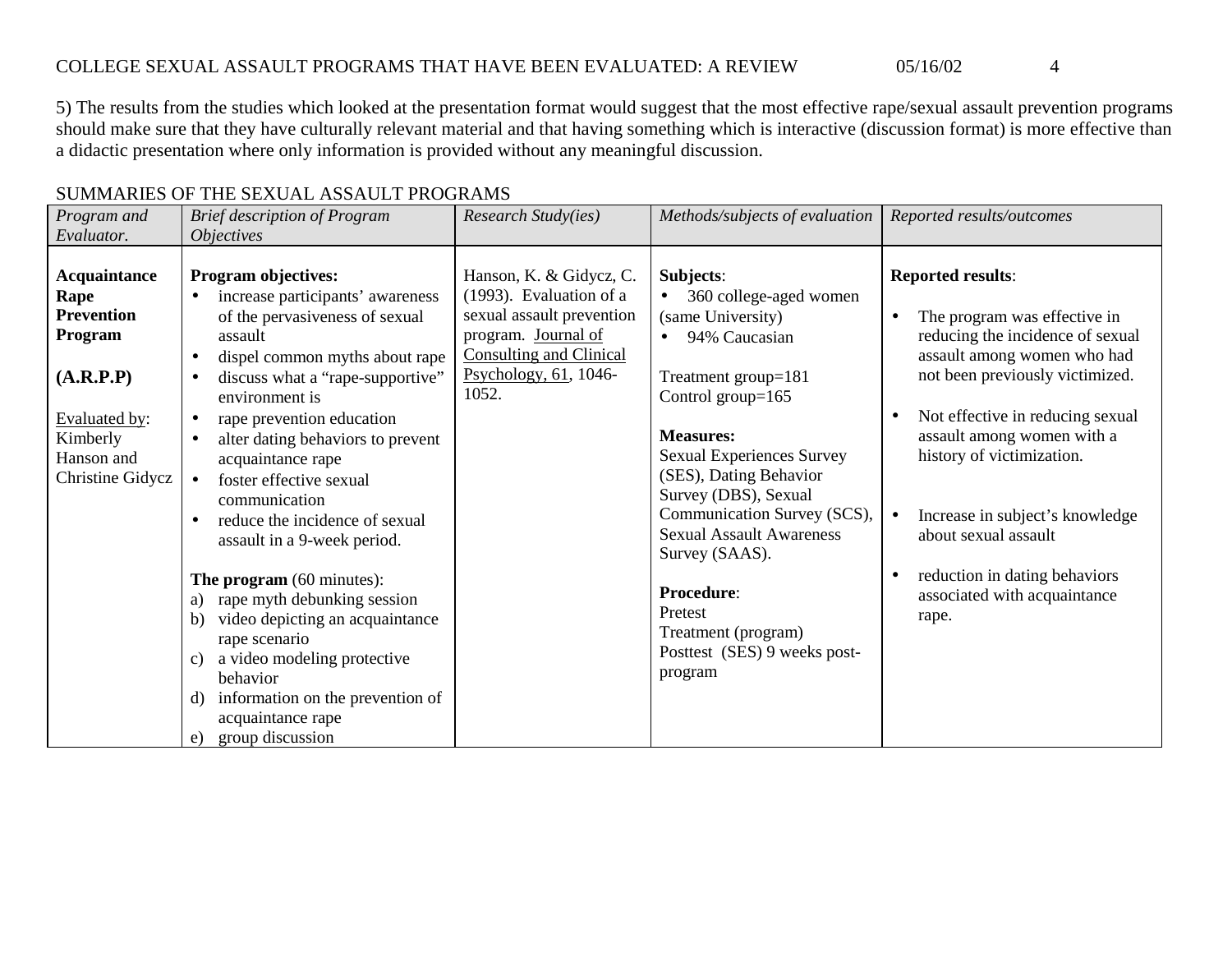$\overline{5}$ 

| Program and<br>Evaluator(s)                                                                                                                            | <b>Brief description of Program Objectives</b>                                                                                                                                                                                                                                                                                                                                                                                                                                                                                                                                                                                                                                                                                                                                                                                                                                                                                                                                                                                                         | Research Study(ies)                                                                                                                                                                                                 | Methods/subjects of<br>evaluation                                                                                                                                                                                                                                                                                                                                                                                                                                    | Reported results/outcomes                                                                                                                                                                                                                                                                                                                                                                                                                     |
|--------------------------------------------------------------------------------------------------------------------------------------------------------|--------------------------------------------------------------------------------------------------------------------------------------------------------------------------------------------------------------------------------------------------------------------------------------------------------------------------------------------------------------------------------------------------------------------------------------------------------------------------------------------------------------------------------------------------------------------------------------------------------------------------------------------------------------------------------------------------------------------------------------------------------------------------------------------------------------------------------------------------------------------------------------------------------------------------------------------------------------------------------------------------------------------------------------------------------|---------------------------------------------------------------------------------------------------------------------------------------------------------------------------------------------------------------------|----------------------------------------------------------------------------------------------------------------------------------------------------------------------------------------------------------------------------------------------------------------------------------------------------------------------------------------------------------------------------------------------------------------------------------------------------------------------|-----------------------------------------------------------------------------------------------------------------------------------------------------------------------------------------------------------------------------------------------------------------------------------------------------------------------------------------------------------------------------------------------------------------------------------------------|
| <b>Sexual Assault</b><br><b>Risk Reduction</b><br>Program<br>(S.A.R.R.P.)<br>Evaluated by:<br>Kimberly H.<br>Breitenbecher,<br>and Christine<br>Gidycz | Program objectives were to:<br>increase participants' awareness of<br>$\bullet$<br>the pervasiveness of sexual assault<br>and revictimization<br>educate participants regarding role of<br>$\bullet$<br>past sexual victimization experience<br>as risk factor for future sexual<br>victimization<br>dispel common myths about rape<br>$\bullet$<br>educate participants regarding social<br>forces that foster a rape supportive<br>environment<br>educate participants regarding<br>$\bullet$<br>practical preventive strategies.<br>The 90 minute Program provided:<br>a) info on prevalence of sexual assault<br>on college campuses<br>b) rape myths and facts worksheet<br>c) video depicting events leading to<br>acquaintance rape<br>group discussion on video<br>$\mathbf{d}$<br>group discussion on psychological<br>e)<br>effects of initial victimization putting<br>women at increased risk for future<br>victimization<br>second video with same characters<br>f<br>modeling protective behaviors<br>g) risk reduction strategies sheet | Breitenbecher, K.H. &<br>Gidycz, C. (1998). An<br>empirical evaluation<br>of a program designed<br>to reduce the risk of<br>multiple sexual<br>victimization. Journal<br>of Interpersonal<br>Violence, 13, 472-488. | Subjects:<br>406 college women<br>$\bullet$<br>95% Caucasian<br>Treatment group=195<br>Control group=211<br><b>Measures: Child Sexual</b><br><b>Abuse Questionnaire</b><br>(CSAQ), Sexual<br>Experiences Survey (SES),<br>Dating Behavior Survey<br>(DBS), Sexual<br><b>Communication Survey</b><br>(SCS), Sexual Assault<br>Awareness Survey (SAAS).<br><b>Procedure:</b><br>Pre-test<br>Program Intervention (90<br>minutes)<br>Post-test (CSAQ was<br>eliminated) | <b>Reported results:</b><br>ineffective in reducing the<br>incidence of sexual assault among<br>participants<br>did not significantly affect dating<br>behaviors, sexual communication,<br>or knowledge about sexual assault<br>ineffectiveness of program appears<br>completely unrelated to participant<br>history of sexual victimization<br>Women with histories of sexual<br>victimization report more risk-<br>related dating behavior. |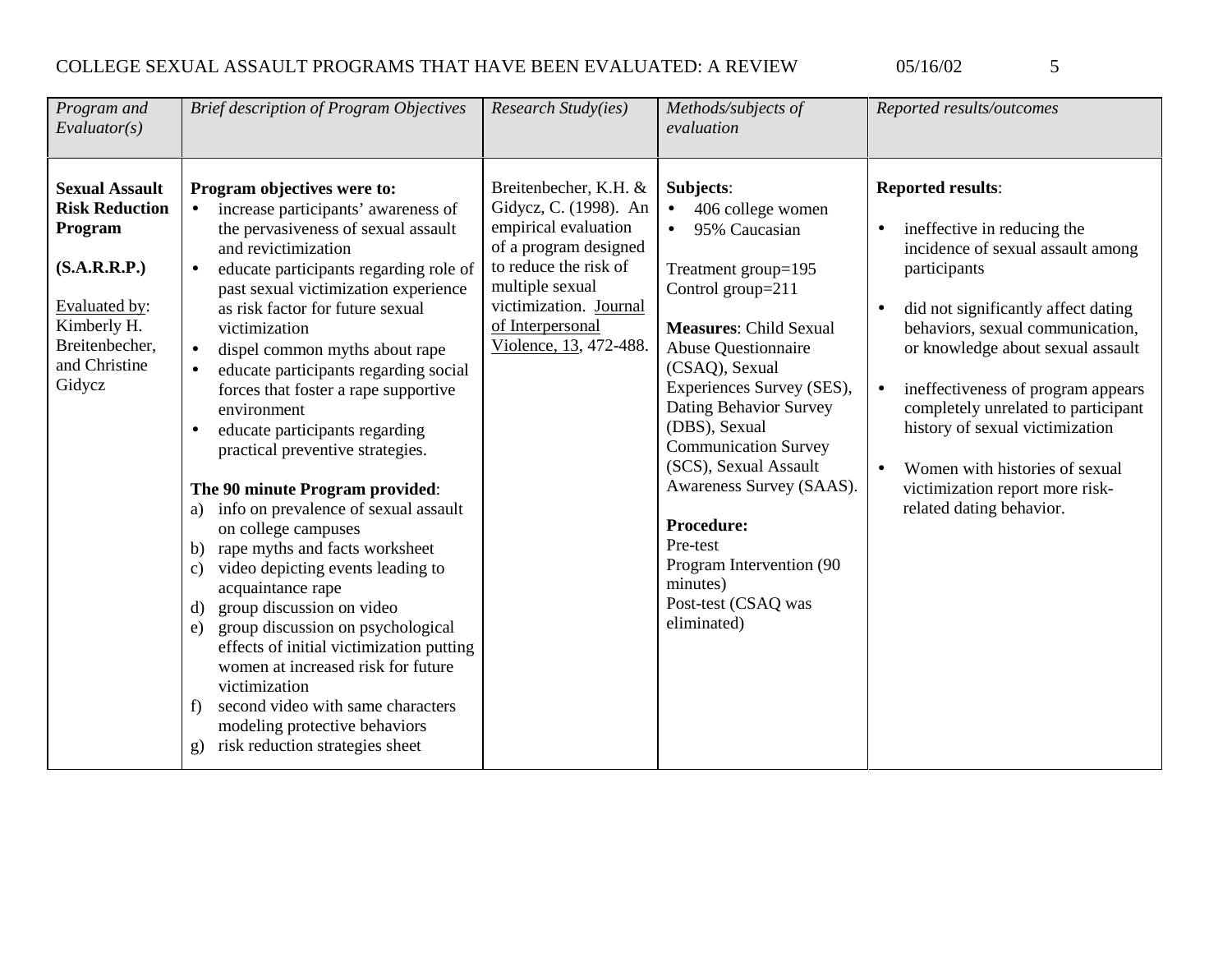| Program and                                                                                                                                                   | <b>Brief description of Program Objectives</b>                                                                                                                                                                                                                                                                                                                                                                                                                                                                                                                                                                                                        | Research Study(ies)                                                                                                                                                                                         | Methods/subjects of                                                                                                                                                                                                                                                                                                                                                                                                                                                                 | Reported results/outcomes                                                                                                                                                                                                        |
|---------------------------------------------------------------------------------------------------------------------------------------------------------------|-------------------------------------------------------------------------------------------------------------------------------------------------------------------------------------------------------------------------------------------------------------------------------------------------------------------------------------------------------------------------------------------------------------------------------------------------------------------------------------------------------------------------------------------------------------------------------------------------------------------------------------------------------|-------------------------------------------------------------------------------------------------------------------------------------------------------------------------------------------------------------|-------------------------------------------------------------------------------------------------------------------------------------------------------------------------------------------------------------------------------------------------------------------------------------------------------------------------------------------------------------------------------------------------------------------------------------------------------------------------------------|----------------------------------------------------------------------------------------------------------------------------------------------------------------------------------------------------------------------------------|
| Evaluator(s)<br><b>Sexual Assault</b><br><b>Education</b><br>Program<br>(S.A.E.P.)<br>Evaluated by:<br>Kimberly H.<br>Breitenbecher,<br>and Michael<br>Scarce | Program objectives were:<br>intended to reduce risk for sexual<br>$\bullet$<br>victimization<br>The Program:<br>1 hour sexual assault education<br>$\bullet$<br>program (groups of 30 students)<br>lecture-style presentation and group<br>$\bullet$<br>discussion which centered around<br>the prevalence of sexual assault<br>$\bullet$<br>among college populations<br>rape myths<br>$\bullet$<br>sex role socialization practices<br>$\bullet$<br>promoting a rape-supportive<br>environment<br>six-point redefinition of rape (act<br>$\bullet$<br>of violence and power,<br>humiliating and degrading,<br>community issue for men and<br>women) | Breitenbecher, K.H.<br>and Scarce, M. (1999).<br>A longitudinal<br>evaluation of the<br>effectiveness of a<br>sexual assault<br>education program.<br>Journal of<br>Interpersonal<br>Violence, 14, 459-478. | evaluation<br>Subjects:<br>275 college women<br>$\bullet$<br>224 returned for<br>follow-up session 7 months<br>later.<br>84% Caucasian<br>$\bullet$<br>Treatment group: 132<br>Control group: 143<br><b>Measures: Child Sexual</b><br><b>Abuse Questionnaire</b><br>(CSAQ), Modified Sexual<br><b>Experiences Survey</b><br>(MSES)Sexual Assault<br>Knowledge Survey (SAKS)<br><b>Procedure:</b><br>1) Pretest<br>2) Treatment (program)<br>3) Post-test (7 months post<br>program) | <b>Reported results:</b><br>Treatment group demonstrated<br>greater knowledge of sexual assault<br>at 7 month follow up.<br>Not successful in decreasing<br>incidences of sexual assault during<br>the 7 month follow-up period. |
|                                                                                                                                                               |                                                                                                                                                                                                                                                                                                                                                                                                                                                                                                                                                                                                                                                       |                                                                                                                                                                                                             |                                                                                                                                                                                                                                                                                                                                                                                                                                                                                     |                                                                                                                                                                                                                                  |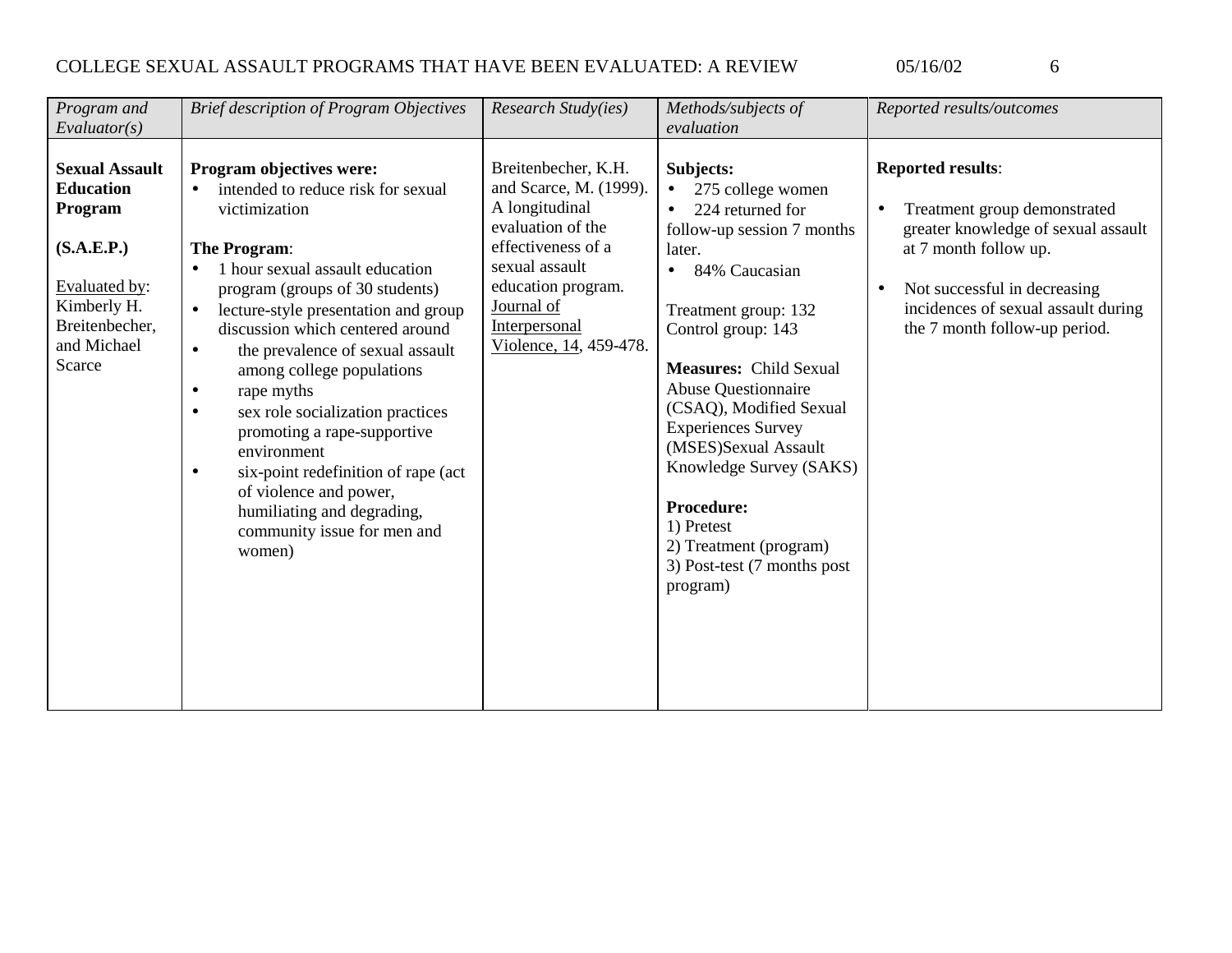| Program and<br>Evaluator(s) | <b>Brief description of Program Objectives</b>                  | Research Study(ies)     | Methods/subjects of<br>evaluation                       | Reported results/outcomes        |
|-----------------------------|-----------------------------------------------------------------|-------------------------|---------------------------------------------------------|----------------------------------|
|                             |                                                                 |                         |                                                         |                                  |
| Campus                      | Program summary:                                                | Lonsway, K., Klaw,      | Subjects:                                               | <b>Reported results:</b>         |
| <b>Acquaintance</b>         |                                                                 | E., Berg, D., Waldo,    |                                                         |                                  |
| <b>Rape Education</b>       | The CARE program is a semester long,                            | C., Kothari, C.,        | 74 undergraduates (53                                   | Quantitative:                    |
|                             | comprehensive University course that trains                     | Mazurek, C., &          | female/21 Male).                                        |                                  |
| (C.A.R.E.)                  | undergrads to facilitate peer workshops on                      | Hegeman, K. (1998).     |                                                         | CARE group experienced           |
|                             | rape education.                                                 | Beyond "no means        | control group: 96 students in                           | changes on a number of rape      |
|                             |                                                                 | no": Outcomes of an     | a human sexuality course                                | related beliefs and attitudes.   |
| Developed by                | <b>Program Objectives for peer educators:</b>                   | intensive program to    |                                                         | Control group did not.           |
| Kimberly                    |                                                                 | train peer facilitators | (reported lack of                                       |                                  |
| Lonsway                     | a) explore societal foundations that make                       | for campus              | racial/ethnic diversity in                              | <b>CARE</b> students were less   |
| (American Bar               | acquaintance rape a reality                                     | acquaintance rape       | sample)                                                 | accepting of cultural rape myths |
| Foundation)                 | b) increase understanding of the relationship                   | education. Journal of   |                                                         | than the control group at 2 year |
|                             | between oppression and sexual assault/abuse                     | Interpersonal           | <b>Measures:</b>                                        | follow up.                       |
| Evaluated by:               | c) become familiar with facts about sexual                      | Violence, 13, 73-92.    |                                                         |                                  |
| Kimberly                    | victimization                                                   |                         | Illinois Rape Myth                                      |                                  |
| Lonsway, Elena              | d) confront cultural myths about rape                           |                         | Acceptance Scale (IRMAS);                               | <b>Qualitative:</b>              |
| Klaw, Dianne                | e) become familiar with campus resources                        |                         | Adversarial Heterosexual                                |                                  |
| Berg, Craig                 | for survivors of rape and their significant                     |                         | Beliefs Scale (AHBS);                                   | Both men and women               |
| Waldo, Chvon                | others.                                                         |                         | <b>Attitudes Towards Feminism</b>                       | increased their sexual           |
| Kothari, Chris              | f) foster team building and cooperation                         |                         | Scale (ATFS).                                           | communication skills.            |
| Mazurek, &                  | g) acquire facilitation skills to provide                       |                         |                                                         |                                  |
| Kurt Hegeman                | workshops and other presentations<br>h) build leadership skills |                         | <b>Qualitative Assessment:</b><br>Videos were shown and |                                  |
| Partially funded            |                                                                 |                         | students were asked to write                            |                                  |
| by: an NSF-grad             |                                                                 |                         | down what they would do or                              |                                  |
| fellowship                  |                                                                 |                         | say in particular situations.                           |                                  |
|                             |                                                                 |                         |                                                         |                                  |
|                             |                                                                 |                         | <b>Procedure:</b>                                       |                                  |
|                             |                                                                 |                         |                                                         |                                  |
|                             |                                                                 |                         | Pre-course                                              |                                  |
|                             |                                                                 |                         | Post-course                                             |                                  |
|                             |                                                                 |                         | Follow-up (2 years later)                               |                                  |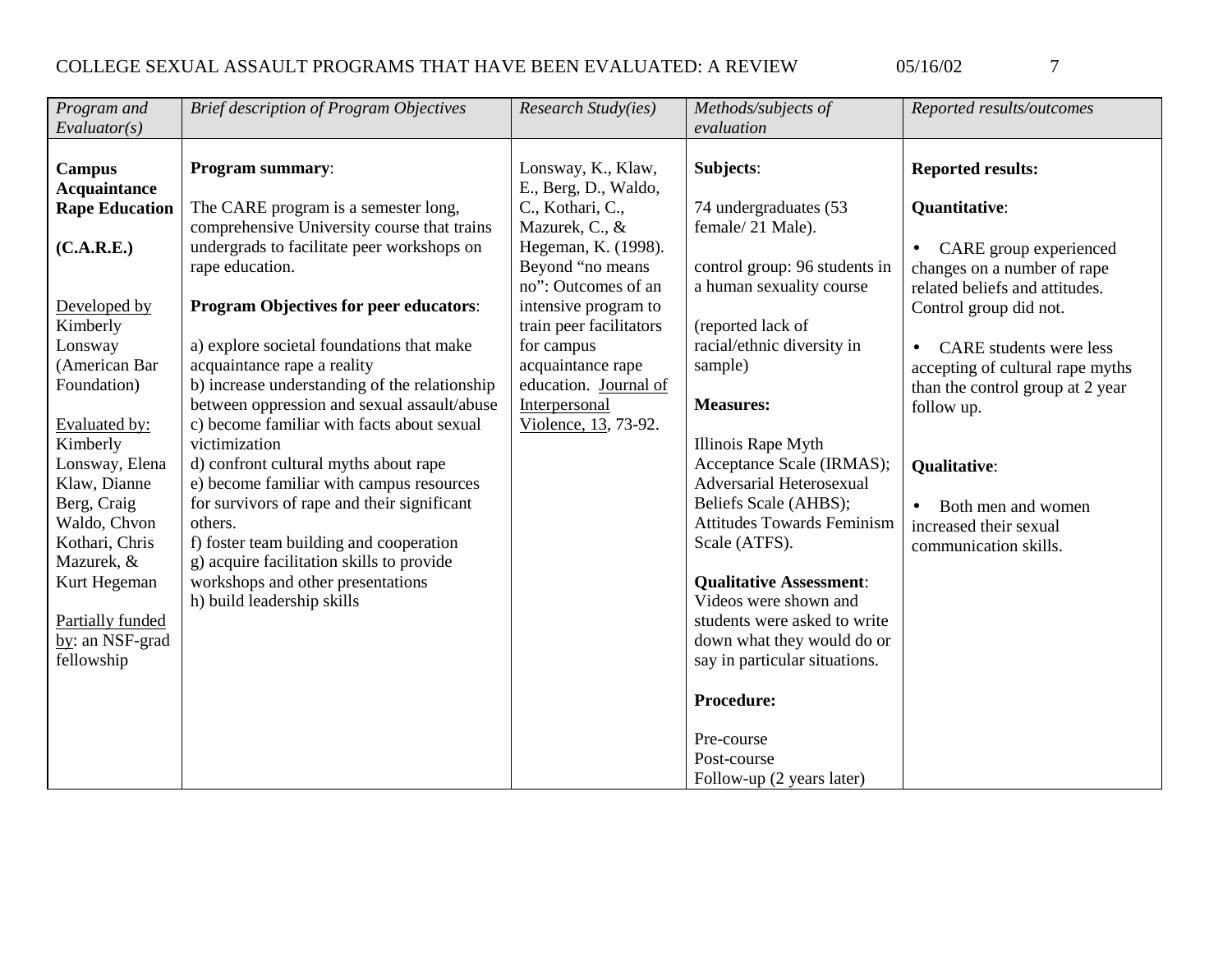| ×<br>٦<br>×<br>۹ |
|------------------|

| Program and<br>Evaluator(s)                                                                                                         | <b>Brief description of Program Objectives</b>                                                                                                                                                                                                                                                                                                                                                                                                                                                                                                                                                                                                                                                                                                                                               | Research Study(ies)                                                                                                                                                     | Methods/subjects of<br>evaluation                                                                                                                                                                                                                                                                                                                                                                                                                                | Reported results/outcomes                                                                                                                                   |
|-------------------------------------------------------------------------------------------------------------------------------------|----------------------------------------------------------------------------------------------------------------------------------------------------------------------------------------------------------------------------------------------------------------------------------------------------------------------------------------------------------------------------------------------------------------------------------------------------------------------------------------------------------------------------------------------------------------------------------------------------------------------------------------------------------------------------------------------------------------------------------------------------------------------------------------------|-------------------------------------------------------------------------------------------------------------------------------------------------------------------------|------------------------------------------------------------------------------------------------------------------------------------------------------------------------------------------------------------------------------------------------------------------------------------------------------------------------------------------------------------------------------------------------------------------------------------------------------------------|-------------------------------------------------------------------------------------------------------------------------------------------------------------|
| "How to Help a<br><b>Sexual Assault</b><br>Survivor"<br>(H.S.A.S)<br>Evaluated by:<br>John D. Foubert<br>and Kenneth A.<br>Marriott | <b>Program Objectives were to:</b><br>decrease rape myth acceptance<br>$\bullet$<br>decrease in men reporting that they<br>$\bullet$<br>would use force against a woman in a sexual<br>encounter<br>The Program: "How to Help a Sexual<br><b>Assault Survivor."</b><br>A one-hour peer education program<br>$\bullet$<br>male undergrad peer educators spoke to<br>all-male audiences<br>rape is defined<br>video depicting man being raped<br>$\bullet$<br>graphically described<br>discussed connections between male<br>victim's experience and women's common<br>rape experience<br>discussed how to help sexual assault<br>survivor<br>encouraged men to improve<br>$\bullet$<br>communication during sexual encounters<br>urged men to confront rape jokes,<br>sexism, abuse of women. | Foubert, J.D. and<br>Marriott, K.A. (1997).<br>Effects of a sexual<br>assault peer education<br>program on men's<br>belief in rape myths.<br>Sex Roles, 36 259-<br>268. | Subjects:<br>all MALE<br>$\bullet$<br><b>Experimental Group:</b><br>$\bullet$<br>Three fraternity pledge<br>classes $(n=76)$<br>Control Group: Two<br>$\bullet$<br>fraternity pledge classes<br>$(n=38)$<br>Predominantly<br>$\bullet$<br>Caucasian sample (over<br>90%)<br><b>Measures: Burt Rape Myth</b><br>Acceptance Scale<br>(BRMAS).<br>Procedure:<br><b>BRMAS</b> completed before<br>and after the program with a<br>2-month post-program<br>follow up. | <b>Reported results:</b><br>Program successful in<br>decreasing rape myth acceptance.<br>59% of men report they are<br>less likely to be sexually coercive. |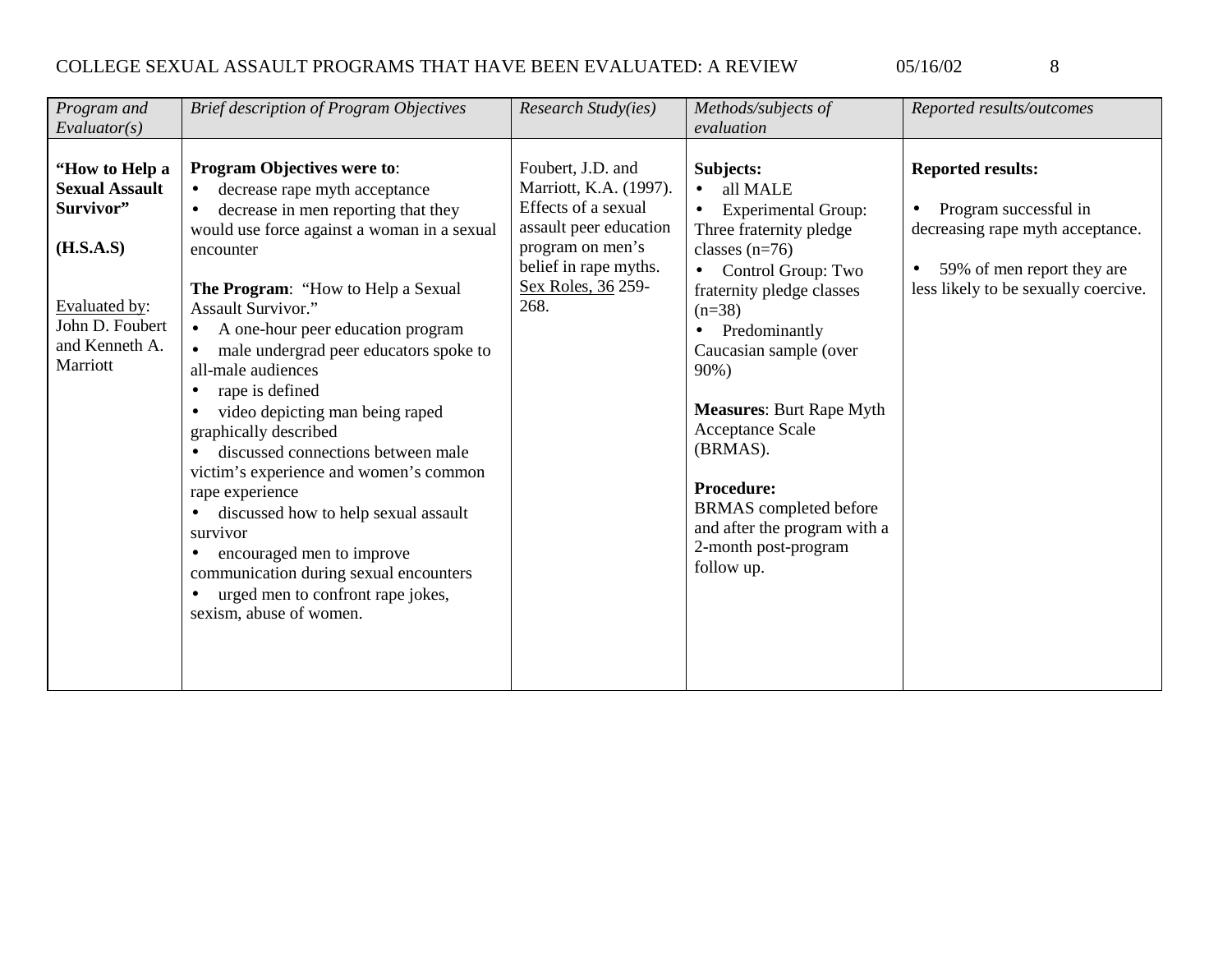| ۰.<br>٦<br>۰. |
|---------------|

| Program and<br>Evaluator(s)                                                                                    | <b>Brief description of Program Objectives</b>                                                                                                                                                                                                                                                                                                                                                                                                                                                                                                                                                                                                                                                            | Research Study(ies)                                                                                                                                             | Methods/subjects of<br>evaluation                                                                                                                                                                                                                                                                                                                                                                                                                                                                        | Reported results/outcomes                                                                                                                                                                                                   |
|----------------------------------------------------------------------------------------------------------------|-----------------------------------------------------------------------------------------------------------------------------------------------------------------------------------------------------------------------------------------------------------------------------------------------------------------------------------------------------------------------------------------------------------------------------------------------------------------------------------------------------------------------------------------------------------------------------------------------------------------------------------------------------------------------------------------------------------|-----------------------------------------------------------------------------------------------------------------------------------------------------------------|----------------------------------------------------------------------------------------------------------------------------------------------------------------------------------------------------------------------------------------------------------------------------------------------------------------------------------------------------------------------------------------------------------------------------------------------------------------------------------------------------------|-----------------------------------------------------------------------------------------------------------------------------------------------------------------------------------------------------------------------------|
|                                                                                                                |                                                                                                                                                                                                                                                                                                                                                                                                                                                                                                                                                                                                                                                                                                           |                                                                                                                                                                 |                                                                                                                                                                                                                                                                                                                                                                                                                                                                                                          |                                                                                                                                                                                                                             |
| Evaluated by:<br>Mary J.<br>Heppner,<br>Carolyn F.<br>Humphrey,<br>Theresa L.<br>Hillenbrand-<br>Gunn, Kurt A. | Program objectives were to expand on<br>previous research by:<br>using experimental design that assesses<br>differential impact of two substantive rape<br>prevention treatments versus a control group<br>using multiple outcome measures to<br>assess not only attitude change but also<br>change in knowledge or behavior                                                                                                                                                                                                                                                                                                                                                                              | Heppner, M.J.,<br>Humphrey C.F.,<br>Hillenbrand-Gunn,<br>T.L., and DeBord, K.<br>A. (1995). The<br>differential effects of<br>rape prevention<br>programming on | Subjects:<br>258 participants<br>$\bullet$<br>50/50 men and women<br>$\bullet$<br>93% Caucasian<br>$\bullet$<br>Experimental (drama): 85<br>Experimental (video): 79<br>Control: 94                                                                                                                                                                                                                                                                                                                      | <b>Reported results:</b><br>Interactive drama participants<br>reported:<br>higher motivation to hear the<br>$\bullet$<br>message<br>higher quality of information<br>$\bullet$<br>more issue relevant thinking              |
| DeBord                                                                                                         | <b>The Programs:</b><br>Interactive Drama: First scene portrays date<br>situation between a man and woman which<br>ends in rape. Participants then ask questions<br>of the actors who remain in character, then<br>are invited to rewrite script to try and change<br>the situation. Actors incorporate the<br>suggestions in a subsequent scene.<br>Didactic Video Intervention: Standard,<br>prototypical rape prevention program.<br>Consisted of information on the prevalence<br>and impact of rape, rape myths, rape stats,<br>gender socialization, definitions of rape and<br>campus resources, a nationally available<br>video depicting stranger and acquaintance<br>rape survivors, brief Q&A. | attitudes, behavior and<br>knowledge. Journal of<br>Counseling<br>Psychology, $42$ (508-<br>518.                                                                | <b>Measures: The Burt Rape</b><br>Myth Acceptance Scale<br>(RMA), the Elaboration<br>Likelihood Model<br>Questionnaire (ELMQ), the<br>Thought Listing Form (TL),<br>the Comprehension of<br><b>Consent/Coercion Measure</b><br>(CCC), the Socially<br>Desirable Response Set-5<br>(SDRS-5), the Counselor<br>Rating Form (CRF).<br><b>Procedure:</b> Data collection<br>at 5 points<br>1) pretest<br>2) 5-7 days following pretest<br>3) 5 weeks following pretest<br>4) 4 months "<br>5) 5 months " $"$ | (than the didactic or control<br>groups)<br>they were more able to<br>$\bullet$<br>identify consent versus coercion<br>Interactive drama did not lead<br>$\bullet$<br>to lasting attitudinal changes<br>among participants. |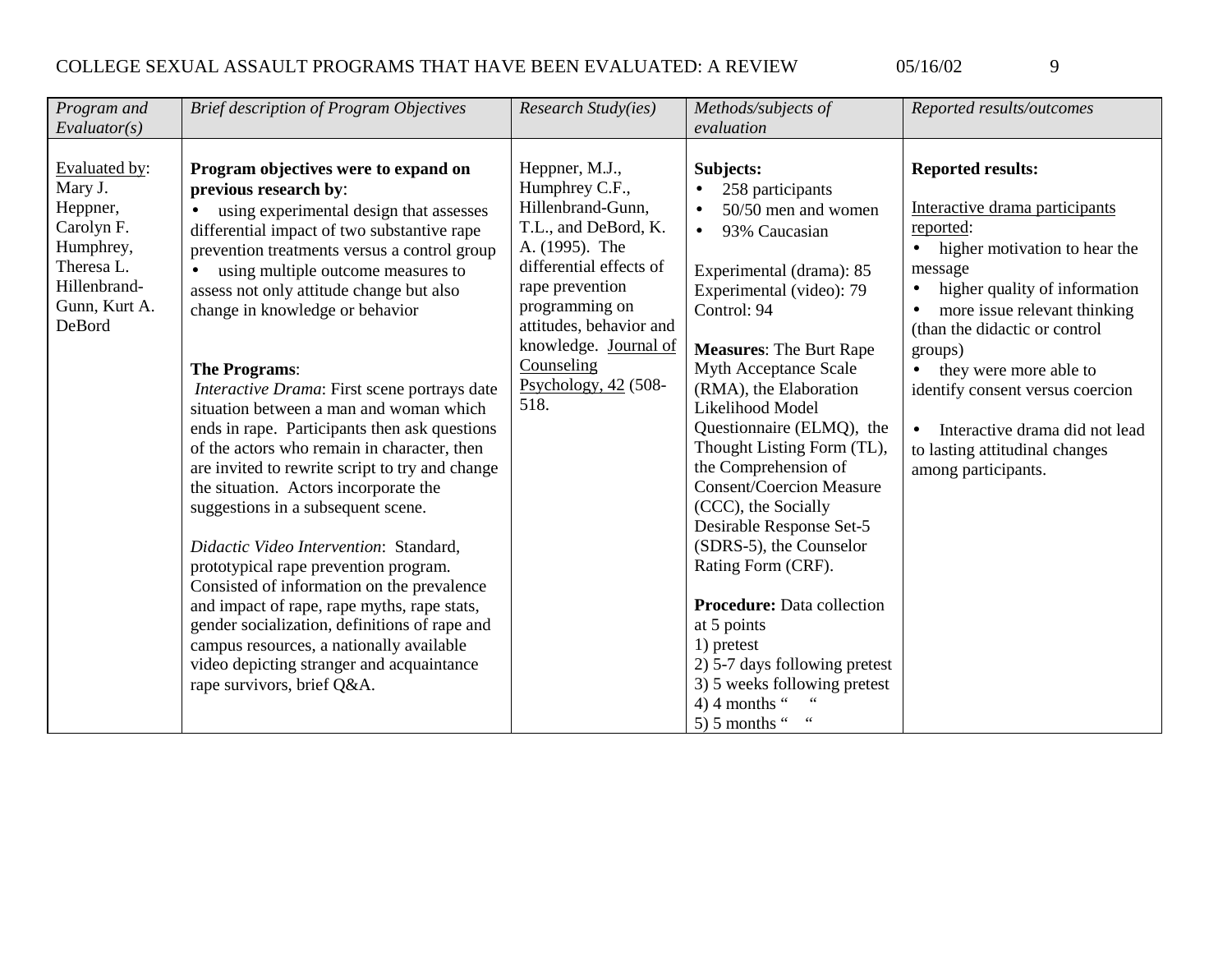|  | ×<br>× | ۰.<br>٧ |
|--|--------|---------|

| Program and                                                                                                                                                                                                      | <b>Brief description of Program Objectives</b>                                                                                                                                                                                                                                                                                                                                                                                                                                                                                                                                                                                                                                                                                                                                                                        | Research Study(ies)                                                                                                                                                                                                                                                         | Methods/subjects of                                                                                                                                                                                                                                                                                                                                                                                                                                                                                                                                                                                                                                                      | Reported results/outcomes                                                                                                                                                                                                                                                                                                                                                                                                                                                                                                                                                                                                                                                                                              |
|------------------------------------------------------------------------------------------------------------------------------------------------------------------------------------------------------------------|-----------------------------------------------------------------------------------------------------------------------------------------------------------------------------------------------------------------------------------------------------------------------------------------------------------------------------------------------------------------------------------------------------------------------------------------------------------------------------------------------------------------------------------------------------------------------------------------------------------------------------------------------------------------------------------------------------------------------------------------------------------------------------------------------------------------------|-----------------------------------------------------------------------------------------------------------------------------------------------------------------------------------------------------------------------------------------------------------------------------|--------------------------------------------------------------------------------------------------------------------------------------------------------------------------------------------------------------------------------------------------------------------------------------------------------------------------------------------------------------------------------------------------------------------------------------------------------------------------------------------------------------------------------------------------------------------------------------------------------------------------------------------------------------------------|------------------------------------------------------------------------------------------------------------------------------------------------------------------------------------------------------------------------------------------------------------------------------------------------------------------------------------------------------------------------------------------------------------------------------------------------------------------------------------------------------------------------------------------------------------------------------------------------------------------------------------------------------------------------------------------------------------------------|
| Evaluator(s)                                                                                                                                                                                                     |                                                                                                                                                                                                                                                                                                                                                                                                                                                                                                                                                                                                                                                                                                                                                                                                                       |                                                                                                                                                                                                                                                                             | evaluation                                                                                                                                                                                                                                                                                                                                                                                                                                                                                                                                                                                                                                                               |                                                                                                                                                                                                                                                                                                                                                                                                                                                                                                                                                                                                                                                                                                                        |
| Evaluated by:<br>Mary Heppner,<br>Helen Neville,<br>Kendra Smith,<br>Dennis<br>Kivlighan, and<br><b>Beth Gershuny</b><br>Funded in part<br>by: The<br><b>Research Board</b><br>of the University<br>of Missouri. | The Programs: Three 90 minute<br>interventions which had a different focus.<br>1) Cognitive Change Module:<br>a) myths and facts quiz<br>b) facilitators use the responses to present<br>rape facts and statistics<br>c) showing a video on campus rape<br>2) Affective Change Module:<br>a) a panel of rape survivors<br>b) male allies who had helped rape victims<br>3) Behavioral change module:<br>a) 1st role playing scenario (coercive dating<br>situation).<br>b) Scenes are recreated based on audience<br>feedback<br>c) $2nd$ role playing scenario (a situation where<br>woman has been raped).<br>d) The hope was to help participants<br>understand the emotional needs of rape<br>victims.<br>Culture-specific inclusion of culturally<br>relevant material were included in each of<br>the 3 models. | Heppner, M.J.,<br>Neville, K.S.,<br>Kivlighan, D.M., &<br>Gershuny, B.S.<br>(1999). Examining<br>immediate and long-<br>term efficacy of rape<br>prevention<br>programming with<br>racially diverse<br>college men. Journal<br>of Counseling<br>Psychology, $46, 16$<br>26. | Subjects:<br>119 college aged men<br>$\bullet$<br>64% White<br>$\bullet$<br>28% Black<br>$\bullet$<br>8% Other<br>$\bullet$<br><b>Measures:</b><br>Rape Myth Acceptance<br>Scale (RMA), Scale for the<br>Identification of<br>Acquaintance Rape<br>Attitudes (SIARA), Sexual<br>Experience Survey (SES),<br>Behavioral Indices of<br>Change (BIC), Sexual<br>Violence Subscale of the<br>Severity of Violence Against<br>Women Scale (SVAWS-<br>SV), Elaboration Likelihood<br><b>Model Questionnaire</b><br>(ELMQ)<br><b>Procedure:</b><br>Pre test<br>Post test<br>Follow up test (5 months)<br>Limitations: half the<br>original sample did not<br>complete all three | <b>Reported results:</b><br>Racial/ethic minorities found<br>$\bullet$<br>culture specific intervention more<br>relevant<br>A group of men showed a<br>$\bullet$<br>significant decrease (rape<br>supportive attitudes) immediately<br>following the intervention and 5<br>months after the program.<br>Another group of men showed<br>a significant decrease in RSA<br>immediately following the<br>intervention but whose attitudes<br>rebounded to pre-intervention<br>levels at 5 months.<br>• A rebound pattern seems to be<br>there for some, but not all of the<br>participants.<br>• Black men in the culturally<br>relevant group reported being<br>more engaged than those in the<br>"colorblind" condition. |
|                                                                                                                                                                                                                  |                                                                                                                                                                                                                                                                                                                                                                                                                                                                                                                                                                                                                                                                                                                                                                                                                       |                                                                                                                                                                                                                                                                             | assessments.                                                                                                                                                                                                                                                                                                                                                                                                                                                                                                                                                                                                                                                             |                                                                                                                                                                                                                                                                                                                                                                                                                                                                                                                                                                                                                                                                                                                        |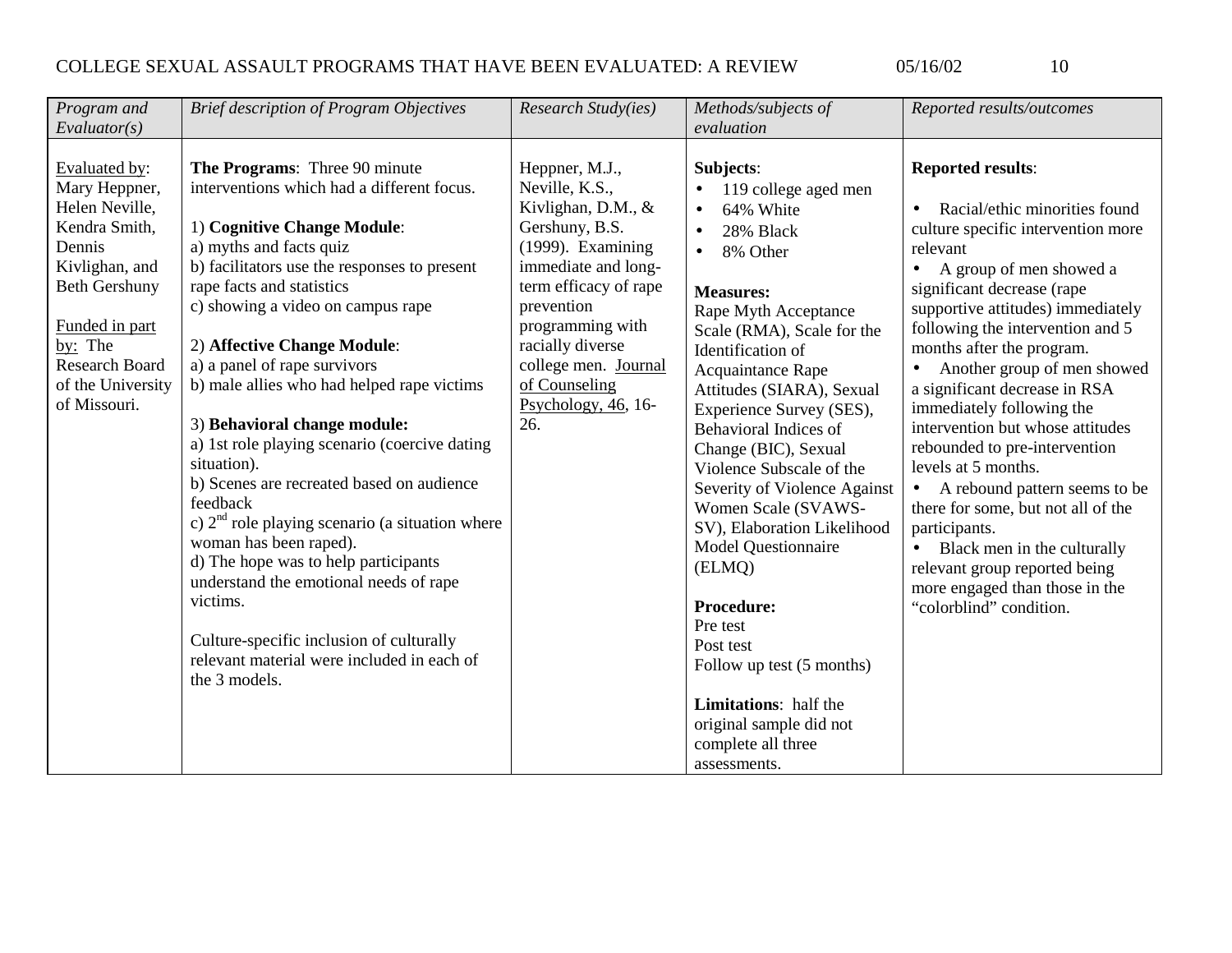11

| Program and     | <b>Brief description of Program Objectives</b> | Research Study(ies)         | Methods/subjects of            | Reported results/outcomes          |
|-----------------|------------------------------------------------|-----------------------------|--------------------------------|------------------------------------|
| Evaluator(s)    |                                                |                             | evaluation                     |                                    |
|                 |                                                |                             |                                |                                    |
| Evaluated by:   | <b>Program summary:</b>                        | Anderson, L., Stoelb,       | Subjects:                      | <b>Reported results:</b>           |
| Linda Anderson, |                                                | M., Duggan, P.,             | 215 undergraduate<br>$\bullet$ |                                    |
| Matthew Stoelb, | A comparison of two types of rape              | Hieger, B., Kling, K.,      | students                       | Both interventions were            |
| Peter Duggan,   | prevention programs aimed at changing          | & Payne, J. (1998).         | 90% Caucasian.                 | effective in reducing rape-        |
| Brad Hieger,    | college student's rape supportive attitudes.   | The effectiveness of        |                                | supportive attitudes               |
| Kathleen Kling, |                                                | two types of rape           | <b>Measures:</b>               |                                    |
| & June Payne    | 1. A video intervention: a 1 hour video        | prevention programs         |                                | No significant differences in      |
|                 | depicting acquaintance rape followed by a      | in changing the rape-       | Rape Myth Acceptance           | attitude change between the video  |
|                 | discussion                                     | supportive attitudes of     | Scale (RMA), Attitudes         | and talk show formats.             |
|                 |                                                | college students.           | <b>Towards Rape Scale-</b>     |                                    |
|                 | <b>OR</b>                                      | Journal of College          | Revised (ATR-R).               | Both groups experienced a          |
|                 |                                                | <b>Student Development,</b> |                                | "rebound effect" at the follow up  |
|                 | 2. Talk show intervention: A 1 hour mock       | $39, 131-142.$              | <b>Procedure:</b>              | where their scores were consistent |
|                 | talk show where a panel discussed a case of    |                             | $Pre-test: 4 weeks prior to$   | with the control group.            |
|                 | acquaintance rape.                             |                             | intervention                   |                                    |
|                 |                                                |                             | Post-test: Immediately         | There were significant             |
|                 | <b>OR</b>                                      |                             | following intervention         | differences between men and        |
|                 |                                                |                             | Follow-up: 7 weeks after       | women on RSA (females              |
|                 | 3. Control group                               |                             | intervention                   | significantly lower).              |
|                 |                                                |                             |                                |                                    |
|                 |                                                |                             |                                |                                    |
|                 |                                                |                             |                                |                                    |
|                 |                                                |                             |                                |                                    |
|                 |                                                |                             |                                |                                    |